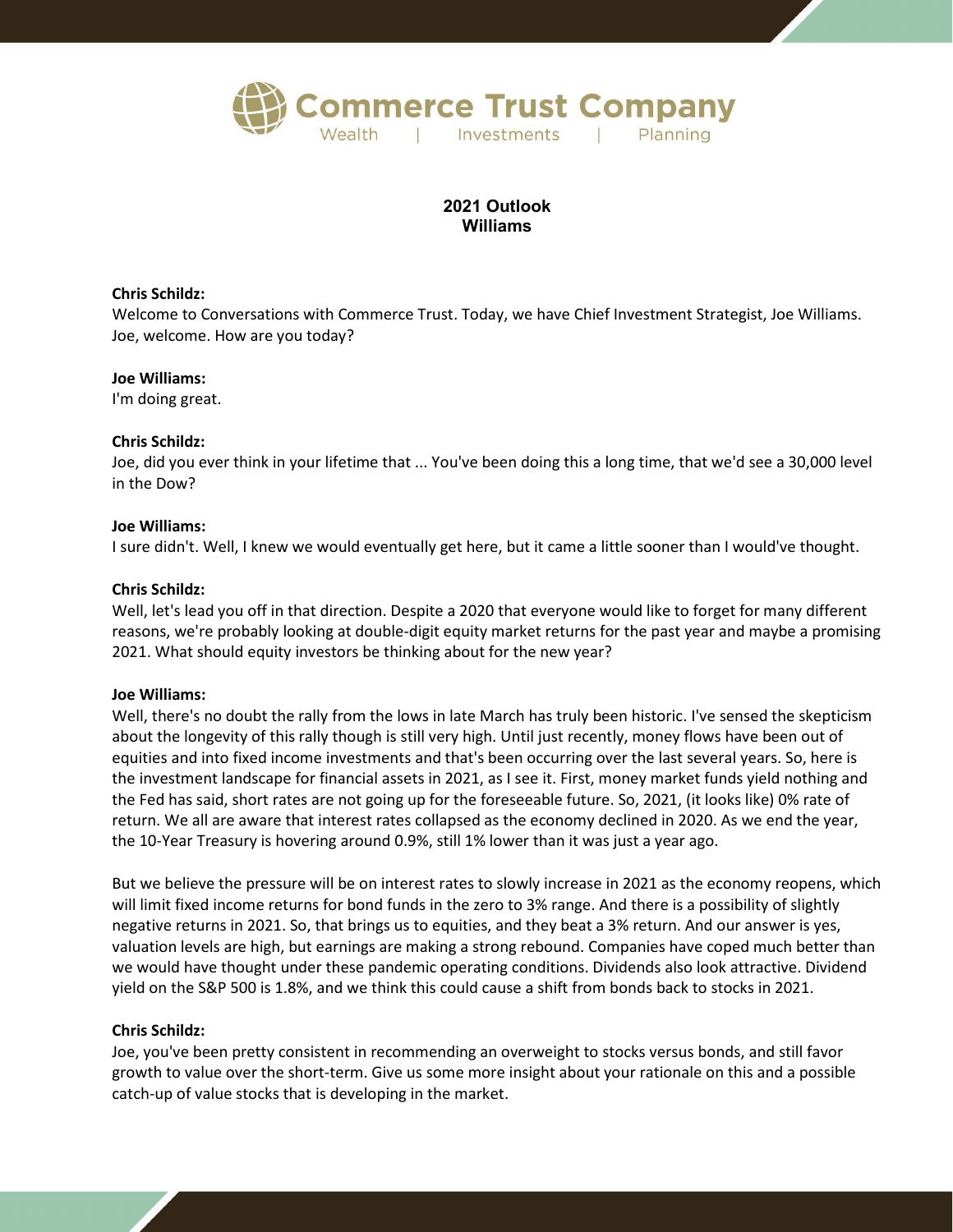

# **Joe Williams:**

Yes, well, we recently just went overweight stock. We've been fairly neutral weighting in stocks over the last six months, but in early November with the election results, finally known and the announcement of a viable vaccine, or maybe more than one or two, the window now was open for the economy to fully recover sometime in 2021. Granted, the next several months are going to be painful with growing coronavirus cases and unfortunately deaths, but it's very important to remember the stocks are a discounting mechanism and what will happen six months from now is what is being priced in currently.

Fortunately, the outlook looks much brighter than before the vaccine news. We feel comfortable with a slight overweight now of equities to fixed income. We have long also over-weighted growth to value stocks. And in 2020, that was a very profitable tilt as large-cap growth stocks through the end of November, were up 32% versus value stocks, which actually declined 1%.

So, growth stocks, why have they done so well? Well, growth stocks are typically heavily concentrated in certain sectors, namely technology, healthcare and consumer discretionary, which is led by Amazon. Value is heavily weighted toward economically sensitive sectors, namely financials, industrials, energy, real estate, and utilities. Most of these sectors have been hit hard by the dramatic decline in the economy in 2020. But with the news of the vaccine, all of a sudden value stocks see a window of opportunity and started performing better, as was the case in November of 2020.

So, before the vaccine news was announced in November, we tilted (our)portfolio 60% growth stocks versus 40% value stocks. But as we enter 2021, we want to narrow that difference to 55% growth and 45% in value, at least for the first half of 2021. We do expect value stocks to perform now in line or possibly better in growth over the short-term.

## **Chris Schildz:**

Joe, let's turn to international investing for just a moment. It's certainly underperformed domestic equities for quite a while now. With a falling dollar as a tailwind are international stocks finally improving as an option for your portfolio?

#### **Joe Williams:**

We are becoming a little more optimistic on international investments. The EAFE, Europe, Australia, and the Far East, underperform U.S. stocks by about 10% so far in 2020. We do think the under-performance (will continue) and we still want to keep underweighted to our long-term target, which in a normal portfolio is about 30% international stocks. But we do have to admit, there are finally some tailwinds instead of headwinds for international stocks as we enter 2021. First, international investments have a large tilt, just the way the indexes are built toward value stocks. And as I commented before, with the reopening of the economies around the world, this should favor value, which should translate into better international returns.

Another tailwind is the weakness in the U.S. dollar, for foreign currencies. Every percent the dollar declines, it actually adds about 1% onto your international fund returns as it's translated back to US dollars. So, if the dollar declines another 5% in 2021, this could be a nice tailwind for returns for international funds.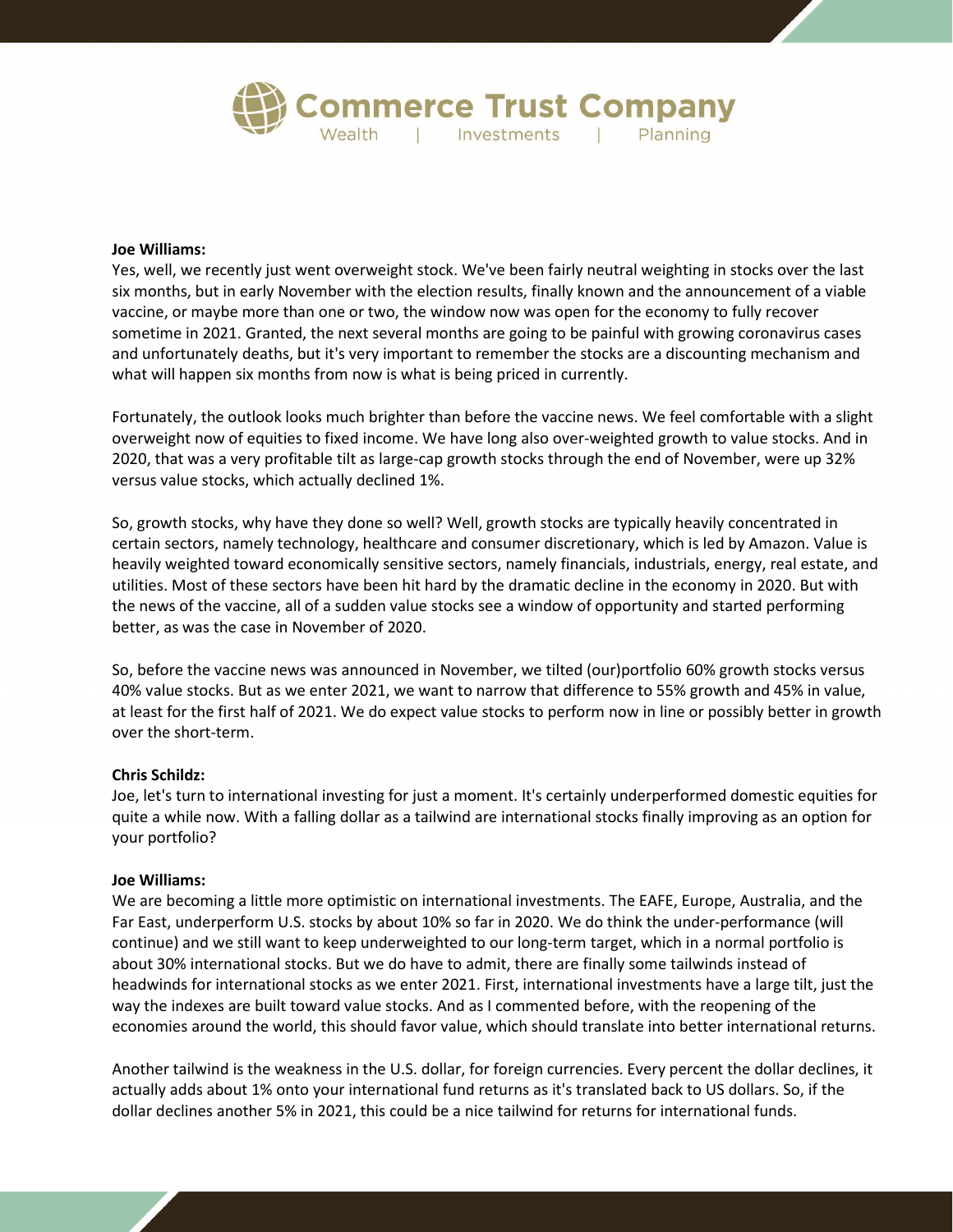

## **Chris Schildz:**

So, I asked your good colleague, Scott Colbert, our chief economist, yesterday, this same question. I guess, this one has a little drama to it. Wall Street seems to anticipate a gridlocked Congress for the next four years, but there's still much uncertainty in the eventual Congressional makeup, depending upon the January 5th Georgia run-off. As we approach that date, Joe, anything you want to pass on to investors?

## **Joe Williams:**

Well, the equity market I think expects the Republicans to win one or two of the Georgia seats, and that will mean they maintain majority within the Senate. If they lose two, that means it's going to be a 50/50, and the vice-president will have the winning vote. So, the market ... If they do lose two, the market could drop 5%. But I think the decline will be short in duration, as the odds of passing detrimental tax reform for corporations and personal tax rates still looks very low, even with a 50/50 Senate.

## **Chris Schildz:**

Are you recommending any repositioning for tax purposes at this time?

## **Joe Williams:**

Well, as we're closing into the end of the year, we're not proposing any repositioning in 2020 based on any expected tax law changes being proposed in 2021. And of course, the ones that would have a negative (impact) would be increasing your capital gains tax and your dividend tax rates. But as I said earlier, we think the odds of something like that happening are low and not worth trying to change your portfolio in 2020 for 2021 changes.

## **Chris Schildz:**

Joe, let's conclude with this, any predictions for the end of the year? A lot of pundits out there try to guess what the indexes look like toward the end of the year. What do you foresee at the end of 2021?

## **Joe Williams:**

Well, as we've said, we're positive on the outlook for 2021. I guess the question is, what would change that outlook and make us more negative and say, this bull market is coming to an end. Over my years of doing this, I've observed a lot of bull markets and they typically run out of steam when all four of the following areas that affect the market turn negative. So, the first of the four is valuation. And I commented earlier that no doubt the valuation levels for the market are extremely high as earnings collapsed in the mid part of 2020 and are trying to rebound. Valuation levels are back to highs that we saw back in the low for earnings in 2009 and also 1999. So, we need earnings to continue to recover, to drive those valuation levels down, but that's still a negative right now for the market.

Second is the economy, and what concerns us is kind of a contrary thinking, a real strong economy causes problems for the stock market because when the economy is very strong, the Fed is usually close to following up... trying to slow down the economy and raising interest rates. We're right now, coming off the third-worst recession we've had since 1920, and we don't have to worry about the economy overheating. So, that's still a positive.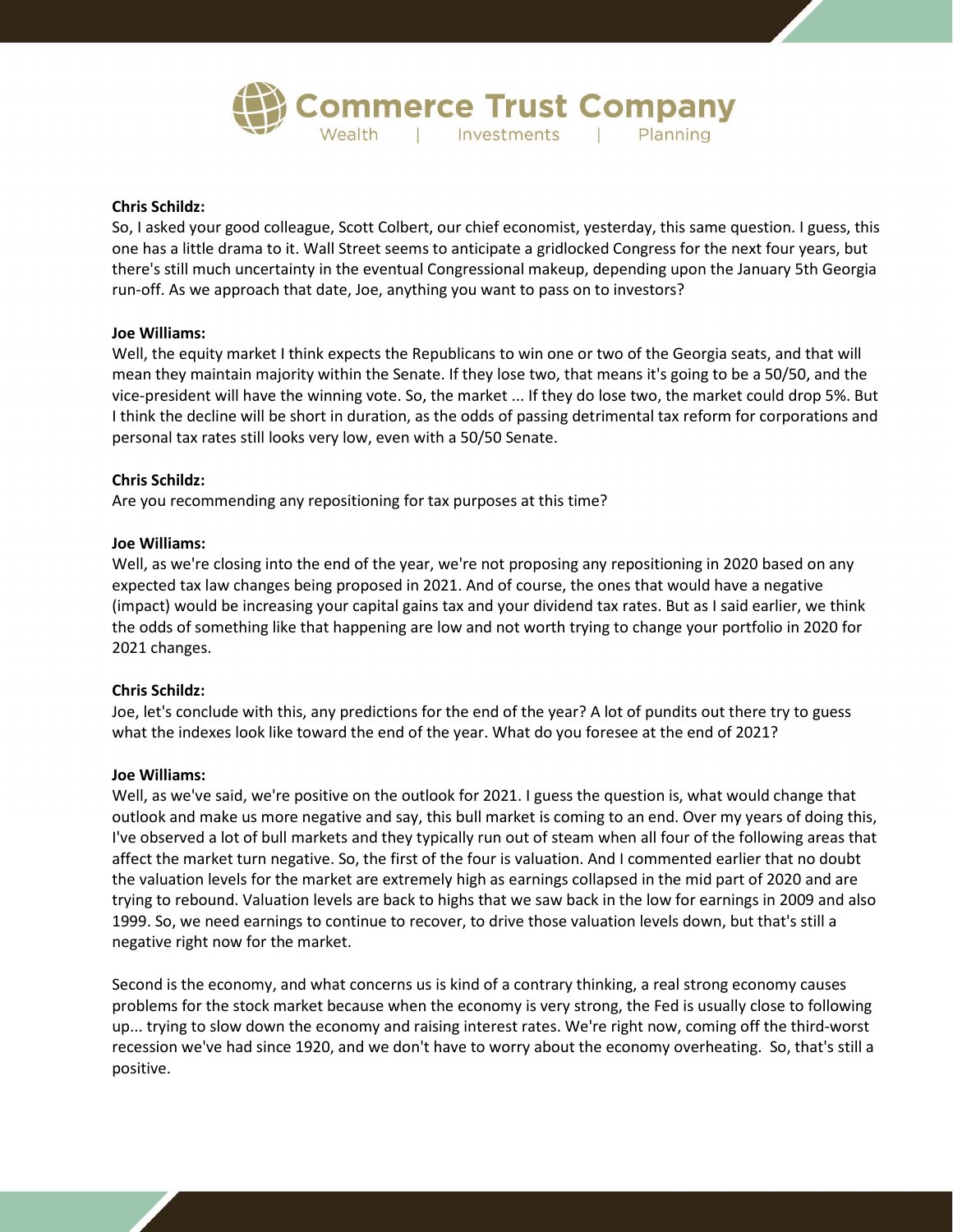

Also, then we look at the direction of interest rates and we've found in the past when interest rates are rising, that's not a good sign for stocks, it causes problems. And when interest rates are falling or remaining about the same level, that is very positive and a nice tailwind for stock returns.

So, we know interest rates have been declining this year and they've kind of stabilized and slowly starting to creep up. But right now it still remains a real positive for stocks, makes stocks very competitive to other investments.

So, until we see a really strong ... much stronger move up in interest rates, that's a positive for stocks.

Last off is sentiment, investor sentiment. And I will have to say we are currently seeing some short-term sentiment indicators suggesting there is a lot of speculation in the market. We've seen that in several new initial public offerings, Airbnb and DoorDash, that just recently have come out, that all of a sudden doubled on the first trade.

Certainly, there is some speculation there, but when we look at some of the longer-term sentiment indicators, they still show that investors are surprisingly still cautious. So, we would still rank sentiment as a positive, maybe neutral.

So, all in all, as we enter 2021, three of the four are positive, and I think the surprise for returns, at least in the first half of the year, could be on the upside and hopefully for the entire year of 2021.

## **Chris Schildz:**

Thank you, Joe. That was Joe Williams, Chief Investment Strategist for Commerce Trust Company.

# **Chris Schildz:**

Commerce Trust Company is a division of Commerce Bank. Important material disclosures regarding the content of this call follow. Generally, non-depository investments offered in connection with Commerce Bank and its affiliates are not guaranteed, are not FDIC insured, and may lose value. Information provided is effective as of today, December the 11th, 2020, and is presented for the purpose of general education, information, or illustration only.

It is not to be considered as the opinion of Commerce Trust Company or Commerce Bank, regarding any individual investment, investment account or market behavior. Neither Commerce nor any of its affiliates, officers, employees, or agents, have made any recommendation or given any advice as to the terms, beneficial interest, or profitability of any investment on market activity, which may be referenced here, and this information may not be relied upon as such.

Accordingly, you understand that you are always fully responsible for any investment transaction you choose to enter into, and that you shall not have relied only on any of the proceedings or following the information from Commerce as a basis for any investment decision. In considering whether to trade or invest, you should inform yourself and be aware of the risks. The risk of loss from investing in securities and other investments can be substantial. You should consider whether investments entered into directly by you or on a discretionary managed basis through Commerce Trust Company or elsewhere, are appropriate for you in light